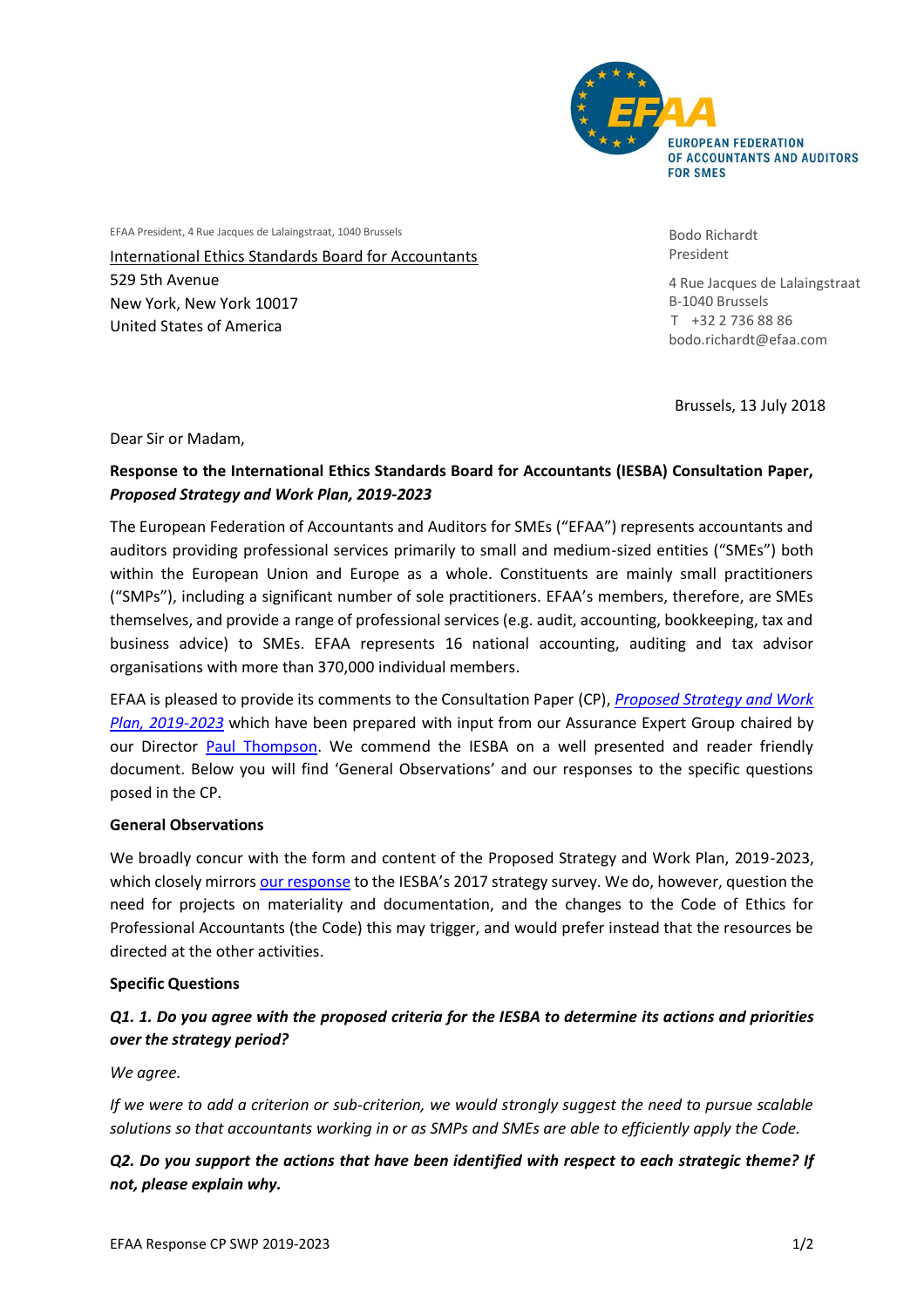

*We broadly support the actions.*

*As we state above under 'General Observations' we broadly concur with the form and content of the Proposed Strategy and Work Plan, 2019-2023, which closely mirrors our response to the IESBA's 2017 strategy survey. In our response, which reflects our current position, we ranked our top two projects, each with 'high priority' 'trends and developments in technology and innovation' and 'postimplementation review of the restructured Code'. We did not include materiality and documentation in our top 6 ranking. Accordingly, we continue to question the need for these projects and would prefer instead that the resources be directed at the other proposed new activities.*

#### *Q3. Recognizing that this proposed SWP is ambitious, do you believe the IESBA should accelerate or defer any particular work stream(s)? If so, please explain why.*

*As stated above in our response to Q2 we question the need for projects on materiality and documentation.* 

*We encourage the IESBA to intensify and fast track efforts to speed up adoption and implementation of the Code. We especially welcome the activities described in Paragraph 76 in support of adoption and implementation, especially 'Pursuing a proactive stakeholder outreach agenda, including consideration of stakeholder feedback on the implementation of the restructured Code'. SMPs, SMEs, smaller regulatory bodies, smaller professional accountancy organizations (PAOs), are less involved in the development of ethical standards - few if any IESBA or IESBA CAG members, technical advisors and staff hail from these organizations - or providing input to public consultations. This needs to be rectified through proactively getting rather than passively waiting for input as well as offering other new and innovative ways of participating other than formal responses to consultations (e.g., micro surveys, focus groups). Implementation guidance is also welcome especially that directed at PAOs that advises best practice steps to help educate and train professional accountants and support mechanism such as mentioned above re. pressure.*

### *Q4. Do you have comments on any other matters addressed in this consultation paper or any significant matters not covered in this consultation paper that you believe the IESBA should address?*

*We encourage the IESBA to consider how they can support and complement IFAC activities directed at protecting and enhancing the reputation of the profession and its key services including audit, including its valuable role in promoting sustainable growth and combating fraud and corruption. EFAA [research](http://www.efaa.com/cms/upload/efaa_files/pdf/Publications/Articles/20161221_EFAA_Pressure_Survey.pdf) has also revealed that professional accountants can come under immense pressure and therefore highly value the opportunity to consult. The IESBA night wish to consider guidance to PAOs and local regulators on how this can be done cost effectively.*